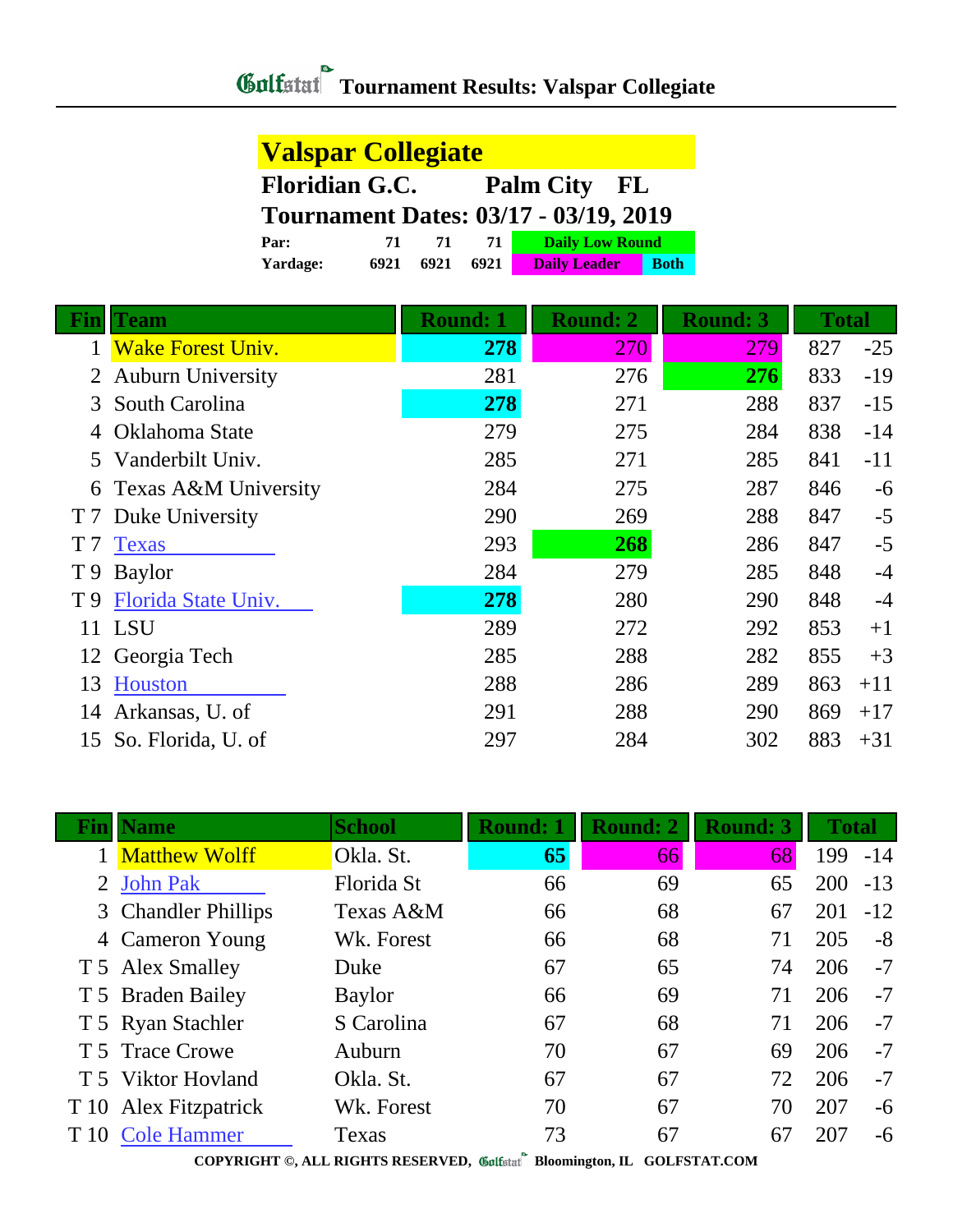| Fin  | <b>Name</b>             | <b>School</b>    | <b>Round: 1</b> | <b>Round: 2</b> | <b>Round: 3</b> | <b>Total</b> |      |
|------|-------------------------|------------------|-----------------|-----------------|-----------------|--------------|------|
| T 10 | Jacob Solomon           | Auburn           | 68              | 70              | 69              | 207          | -6   |
| T 10 | <b>Patrick Martin</b>   | Vanderbilt       | 72              | 65              | 70              | 207          | $-6$ |
| T 14 | Andy Ogletree           | <b>GA</b> Tech   | 71              | 74              | 63              | 208          | $-5$ |
| T 14 | <b>Scott Stevens</b>    | S Carolina       | 70              | 66              | 72              | 208          | $-5$ |
| T 14 | Will Miles              | S Carolina       | 68              | 68              | 72              | 208          | $-5$ |
| T 17 | John Augenstein         | Vanderbilt       | 72              | 67              | 70              | 209          | $-4$ |
| T 17 | <b>Steven Chervony</b>  | Texas            | 67              | 68              | 74              | 209          | $-4$ |
| T 19 | Eugenio Chacarra        | Wk. Forest       | 69              | 74              | 67              | 210          | $-3$ |
| T 19 | <b>Pierceson Coody</b>  | Texas            | 73              | 64              | 73              | 210          | $-3$ |
| T 21 | Albin Bergstrom         | <b>USF-Bulls</b> | 70              | 68              | 73              | 211          | $-2$ |
| T 21 | <b>Chandler Eaton</b>   | Duke             | 73              | 68              | 70              | 211          | $-2$ |
| T 21 | <b>Garrett Barber</b>   | LSU              | 70              | 66              | 75              | 211          | $-2$ |
| T 21 | Jovan Rebula            | Auburn           | 73              | 69              | 69              | 211          | $-2$ |
| T 21 | <b>Wells Padgett</b>    | Auburn           | 71              | 71              | 69              | 211          | $-2$ |
| T 26 | <b>Adrien Pendaries</b> | Duke             | 74              | 67              | 71              | 212          | $-1$ |
| T 26 | <b>Andrew Kozan</b>     | Auburn           | 75              | 68              | 69              | 212          | $-1$ |
| T 26 | <b>Sam Bennett</b>      | Texas A&M        | 71              | 68              | 73              | 212          | $-1$ |
| T 26 | <b>Walker</b> Lee       | Texas A&M        | 73              | 65              | 74              | 212          | $-1$ |
| T 26 | Will Gordon             | Vanderbilt       | 71              | 68              | 73              | 212          | $-1$ |
| T 31 | <b>Calvin Sierota</b>   | Florida St       | 69              | 66              | 78              | 213          | E    |
| T 31 | Graysen Huff            | Auburn           | 72              | 70              | 71              | 213          | E    |
|      | T 33 Cooper Dossey      | <b>Baylor</b>    | 73              | 70              | 71              | 214          | $+1$ |
|      | T 33 Luis Gagne         | <b>LSU</b>       | 72              | 67              | 75              | 214          | $+1$ |
|      | T 33 Mark Reppe         | <b>Baylor</b>    | 72              | 69              | 73              | 214          | $+1$ |
|      | T 33 William Buhl       | Arkansas         | 71              | 74              | 69              | 214          | $+1$ |
| T 37 | <b>Austin Eckroat</b>   | Okla. St.        | 74              | 70              | 71              | 215          | $+2$ |
|      | T 37 Logan Young        | Houston          | 69              | 71              | 75              | 215          | $+2$ |
|      | T 37 Philip Barbaree    | LSU              | 73              | 68              | 74              | 215          | $+2$ |
|      | T 40 Aman Gupta         | Okla. St.        | 69              | 73              | 74              | 216          | $+3$ |
|      | T 40 Trey Winstead      | LSU              | 74              | 74              | 68              | 216          | $+3$ |
|      | T 40 Tyler Strafaci     | GA Tech          | 67              | 73              | 76              | 216          | $+3$ |
|      | T 43 Alexander Frances  | Houston          | 72              | 72              | 73              | 217          | $+4$ |
|      | T 43 Colin Kober        | <b>Baylor</b>    | 72              | 70              | 75              | 217          | $+4$ |
|      | T 43 Eric Bae           | Wk. Forest       | 73              | 68              | 76              | 217          | $+4$ |
|      | T 43 Harrison Ott       | Vanderbilt       | 70              | 71              | 76              | 217          | $+4$ |

**COPYRIGHT ©, ALL RIGHTS RESERVED, Bloomington, IL GOLFSTAT.COM**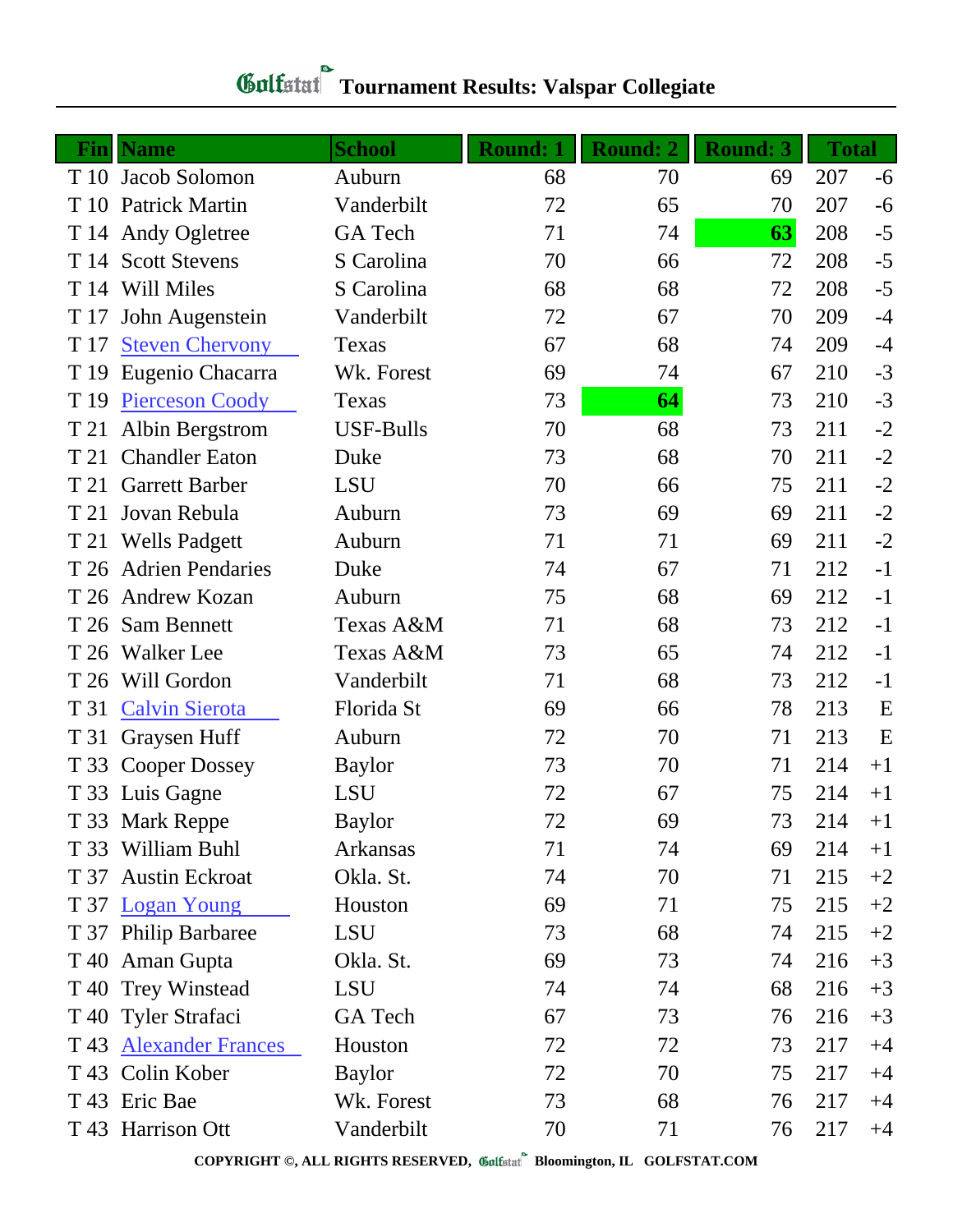| Fin             | <b>Name</b>             | <b>School</b>   | <b>Round: 1</b> | <b>Round: 2</b> | <b>Round: 3</b> | <b>Total</b> |
|-----------------|-------------------------|-----------------|-----------------|-----------------|-----------------|--------------|
|                 | T 43 Noah Norton        | <b>GA</b> Tech  | 77              | 69              | 71              | 217<br>$+4$  |
|                 | T 48 Parker Gillam      | Wk. Forest      | 80              | 67              | 71              | 218<br>$+5$  |
| T 48            | <b>Reid Davenport</b>   | Vanderbilt      | 73              | 73              | 72              | 218<br>$+5$  |
| T 48            | <b>Steven DiLisio</b>   | Duke            | 76              | 69              | 73              | 218<br>$+5$  |
| T 51            | <b>Garrett May</b>      | <b>Baylor</b>   | 80              | 70              | 69              | 219<br>$+6$  |
| T 51            | Julian Perico           | Arkansas        | 73              | 72              | 74              | 219<br>$+6$  |
|                 | T 51 Luke Schniederjans | GA Tech         | 73              | 73              | 73              | 219<br>$+6$  |
| T 51            | <b>Tyson Reeder</b>     | Arkansas        | 72              | 73              | 74              | 219<br>$+6$  |
| T 55            | <b>Alberto Martinez</b> | Florida St      | 75              | 71              | 74              | $+7$<br>220  |
|                 | T 55 Caleb Proveaux     | S Carolina      | 73              | 74              | 73              | 220<br>$+7$  |
| T 55            | <b>Matt Williams</b>    | Houston         | 71              | 72              | 77              | $+7$<br>220  |
|                 | T 55 Ryan Grider        | <b>Baylor</b>   | 73              | 73              | 74              | 220<br>$+7$  |
|                 | T 55 Ryoto Furuya       | USF-Bulls       | 73              | 73              | 74              | 220<br>$+7$  |
| T 55            | <b>Zach Bauchou</b>     | Okla. St.       | 73              | 73              | 74              | 220<br>$+7$  |
| T 61            | Jamie Li                | Florida St      | 72              | 74              | 75              | $+8$<br>221  |
| T 61            | Luis Garza              | Arkansas        | 75              | 71              | 75              | $+8$<br>221  |
| T <sub>63</sub> | <b>Andrew Gibson</b>    | Houston         | 78              | 70              | 74              | 222<br>$+9$  |
| T <sub>63</sub> | <b>Braxton Watkins</b>  | Houston         | 79              | 71              | 72              | 222<br>$+9$  |
| T 63            | <b>Connor Howe</b>      | GA Tech         | 74              | 73              | 75              | 222<br>$+9$  |
|                 | T 63 Corey Carlson      | Florida St      | 71              | 75              | 76              | 222<br>$+9$  |
|                 | T 63 Hayden Wood        | Okla. St.       | 77              | 72              | 73              | 222<br>$+9$  |
|                 | T 63 Josh Gliege        | Texas A&M       | 77              | 71              | 74              | 222<br>$+9$  |
|                 | T 63 Mason Overstreet   | Arkansas        | 80              | 69              | 73              | 222<br>$+9$  |
|                 | T 63 Nathan Jeansonne   | LSU             | 75              | 71              | 76              | 222<br>$+9$  |
|                 | 71 Kyle Flexsenhar      | USF-Bulls       | 72              | 74              | 77              | $223 + 10$   |
|                 | T 72 Jamie Wilson       | S Carolina      | 79              | 69              | 76              | $224 + 11$   |
|                 | T 72 Zach Tracy         | Houston         | 76              | 79              | 69              | $224 + 11$   |
|                 | 74 Spencer Soosman      | Texas           | 80              | 72              | 73              | $225 + 12$   |
| 75              | <b>Brandon Smith</b>    | Texas A&M       | 79              | 74              | 73              | $226 + 13$   |
| 76              | <b>Jonathan Keppler</b> | Florida St      | 74              | 71              | 82              | $227 + 14$   |
| 77              | Evan Katz               | Duke            | 77              | 77              | 74              | $228 + 15$   |
|                 | T 78 Christoffer Bring  | Texas           | 74              | 76              | 79              | $229 + 16$   |
|                 | T 78 Luke Gifford       | USF-Bulls       | 82              | 69              | 78              | $229 + 16$   |
|                 | 80 Wil Gibson           | <b>Arkansas</b> | 75              | 77              | 78              | $230 + 17$   |
|                 | 81 Dan Erickson         | Texas A&M       | 74              | 79              | 78              | $231 + 18$   |

**COPYRIGHT ©, ALL RIGHTS RESERVED, Bloomington, IL GOLFSTAT.COM**